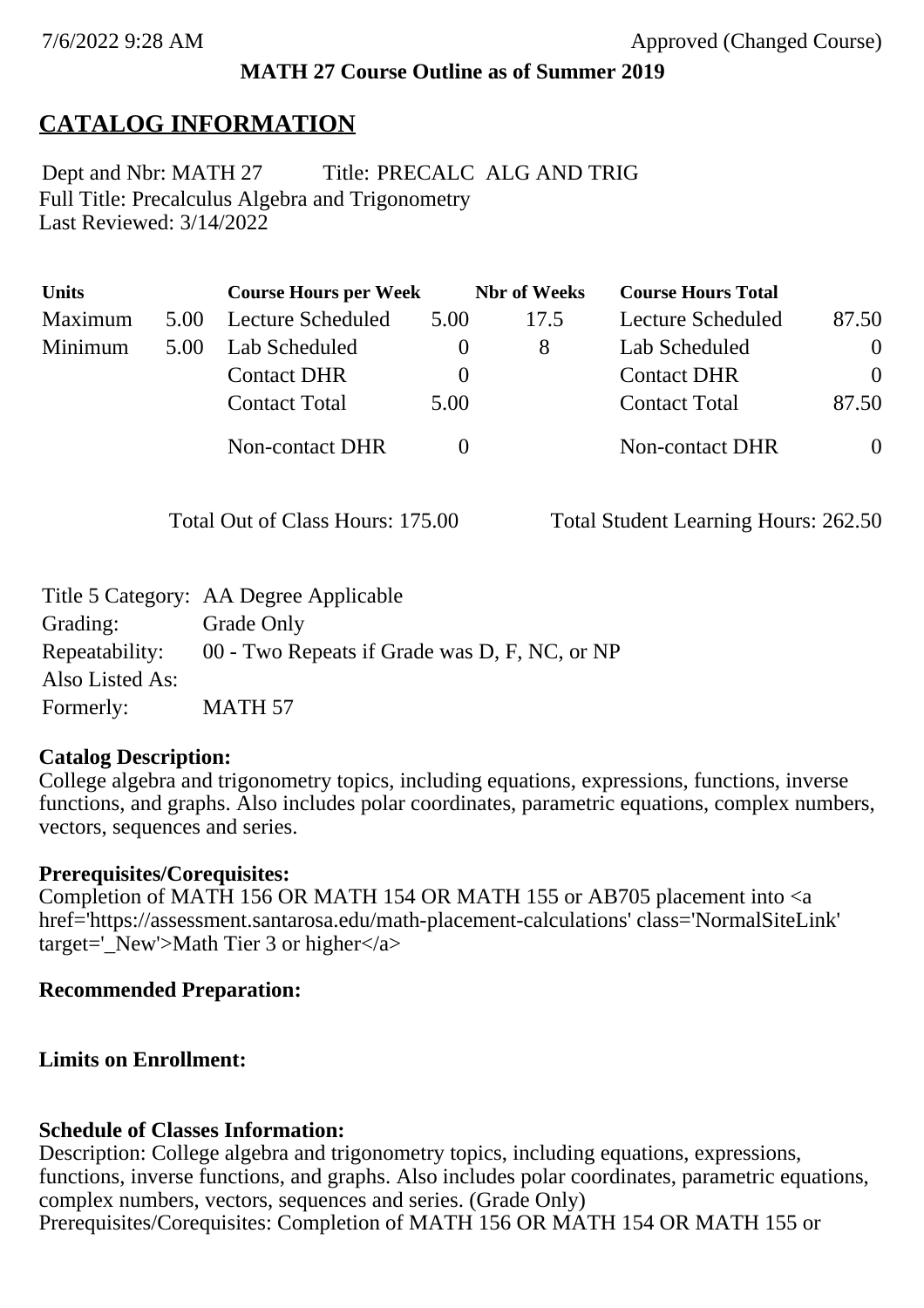AB705 placement into <a href='https://assessment.santarosa.edu/math-placement-calculations' class='NormalSiteLink' target=' New'>Math Tier 3 or higher $\langle a \rangle$ Recommended: Limits on Enrollment: Transfer Credit: CSU;UC. Repeatability: Two Repeats if Grade was D, F, NC, or NP

## **ARTICULATION, MAJOR, and CERTIFICATION INFORMATION:**

| <b>AS Degree:</b>                 | <b>Area</b><br>B                  | Thinking                                                   | <b>Communication and Analytical Fall 1981</b> | Effective:              | Inactive:   |
|-----------------------------------|-----------------------------------|------------------------------------------------------------|-----------------------------------------------|-------------------------|-------------|
| <b>CSU GE:</b>                    | <b>MC</b><br><b>Transfer Area</b> | <b>Math Competency</b>                                     |                                               | Effective:              | Inactive:   |
|                                   | <b>B</b> 4<br>B4                  | Math/Quantitative Reasoning<br>Math/Quantitative Reasoning |                                               | Fall 1996<br>Fall 1981  | Spring 1984 |
| IGETC:                            | <b>Transfer Area</b><br>2A        | Mathematical Concepts &<br><b>Quantitative Reasoning</b>   |                                               | Effective:<br>Fall 1998 | Inactive:   |
| <b>CSU Transfer: Transferable</b> |                                   | Effective:                                                 | <b>Fall 1981</b>                              | Inactive:               |             |
| <b>UC Transfer:</b> Transferable  |                                   | Effective:                                                 | Fall 1998                                     | Inactive:               |             |

### **CID:**

### **Certificate/Major Applicable:**

[Major Applicable Course](SR_ClassCheck.aspx?CourseKey=MATH27)

## **COURSE CONTENT**

### **Student Learning Outcomes:**

Upon completion of the course, students will be able to:

- 1. Perform advanced operations with functions (polynomial, rational, absolute value, radical, exponential, and logarithmic), understand the characteristics and graphs of these functions, and apply knowledge to modeling problems.
- 2. Solve selected algebraic equations symbolically over the complex numbers, and solve polynomial, rational, absolute value, radical, exponential, and logarithmic equations graphically and symbolically over the real numbers.
- 3. Define and graph the six trigonometric functions and their inverses, solve equations involving trigonometric functions symbolically and graphically, and verify trigonometric identities.
- 4. Use trigonometric functions, identities, and Laws of Sines and Cosines to solve applications problems.
- 5. Define, graph, and demonstrate appropriate applications of vectors, complex numbers, polar coordinates, parametric equations, and inverse functions.

### **Objectives:**

During this course, students will:

- 1. Perform advanced operations with functions (using symbolic, graphical, and numerical representations) and apply knowledge to application and modeling problems.
- 2. Define and graph inverse functions.
- 3. Define and apply the trigonometric functions, using right triangle and unit circle approaches,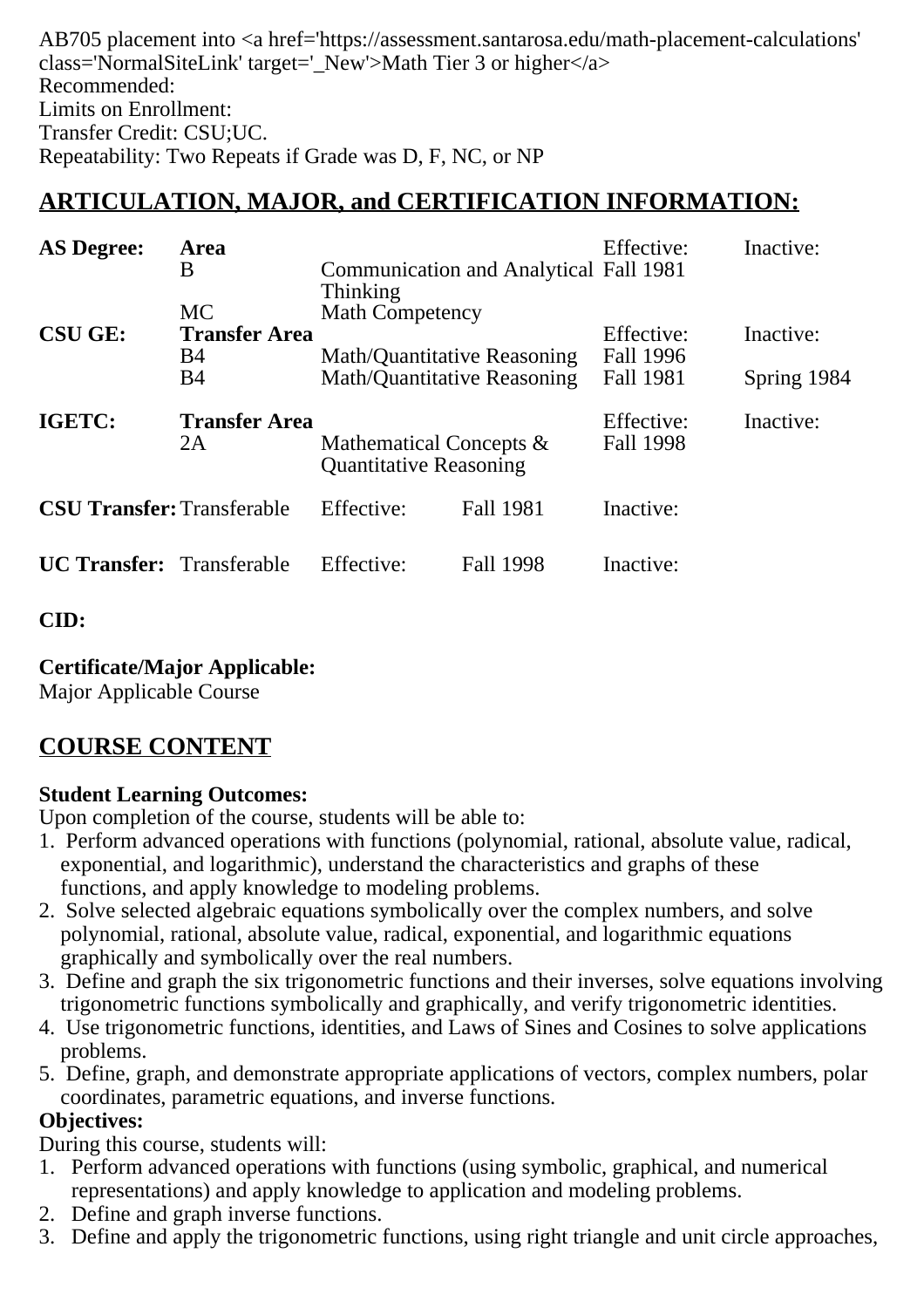and using degree and radian measures.

4. Identify and interpret characteristics of functions (including intercepts, turning points, extreme

 values, intervals of positive/negative/increasing/decreasing value, transformations, symmetry, asymptotes, and holes).

- 5. Graph polynomial, rational, absolute value, radical, exponential, logarithmic, trigonometric, and inverse trigonometric functions.
- 6. Verify and apply trigonometric identities.

7. Solve equations symbolically and graphically (involving polynomial, rational, absolute value,

 radical, exponential, logarithmic, and trigonometric functions) over the real numbers; and, as appropriate, the complex numbers.

8. Solve application and modeling problems using the trigonometric functions, identities, and the

Laws of Sines and Cosines.

- 9. Represent complex numbers in trigonometric form and perform operations.
- 10. Graph piecewise-defined functions and parametric equations.

11. Use vectors to model applications in mathematics and science.

## **Topics and Scope:**

I. Equations and Inequalities

A. Graphical and algebraic solutions to radical and quadratic form equations

B. Graphical and algebraic solutions to absolute value equations and inequalities

- II. Analysis of Functions and Their Graphs
	- A. Definition
	- B. Notation
	- C. Domain
	- D. Range
	- E. Operations, including difference quotients and composition of functions
	- F. Catalog of functions
	- G. Symmetry (even and odd functions)
	- H. Transformations of graphs (shifts, scaling, reflections)

I. Modeling

III. Polynomial and Rational Functions

- A. Linear, quadratic, and polynomial functions of higher degree, and their graphs
- B. Long division of polynomials
- C. Graphs of rational functions
- D. Asymptotes and holes
- E. Introduction to limit concepts and notation
- F. Solutions of polynomial and rational equations and inequalities, using real numbers and complex numbers as appropriate
- IV. Inverse, Exponential, and Logarithmic Functions
	- A. Definitions
	- B. Properties
	- C. Graphs
	- D. Equations
	- E. Applications
- V. Trigonometric Functions
	- A. Radian and degree measures of angles
		- 1. Arc length
		- 2. Area of a sector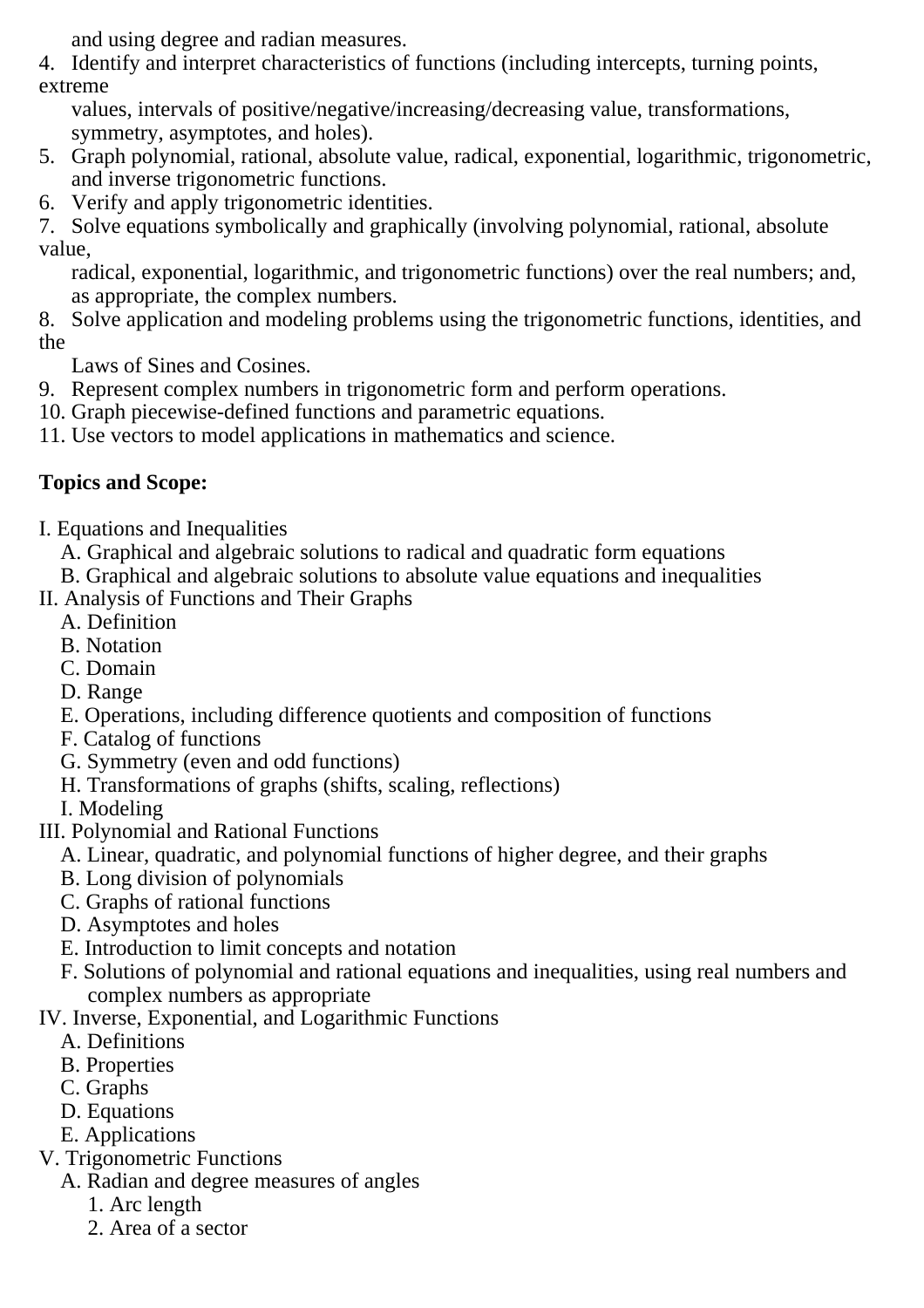- 3. Linear and angular velocity
- B. Right triangle and unit circle definitions
- C. Characteristics of trigonometric functions
- VI. Identities and Conditional Equations
	- A. Fundamental identities
	- B. Sum and difference identities
	- C. Related identities and their derivations
	- D. Conditional trigonometric equations and applications
- VII. Graphical Representation of Trigonometric Functions
	- A. Amplitude
	- B. Reflections
	- C. Period
	- D. Phase (horizontal) shift
	- E. Vertical shifts
- VIII. Inverse Trigonometric Functions
	- A. Definitions
	- B. Properties
	- C. Graphs
- IX. Solutions of Triangles
	- A. Right triangles
	- B. Oblique triangles
	- C. Laws of Sines and Cosines
	- D. Applications
- X. Complex Numbers, Polar Coordinates, and Parametric Equations
	- A. Definitions
	- B. Operations
	- C. Graphical representation of complex numbers
	- D. DeMoivre's Theorem
	- E. Polar coordinates
	- F. Parametric equations
- XI. Two Dimensional Vectors
	- A. Geometric and analytic definitions
	- B. Algebra of vectors
	- C. Trigonometric form of vectors
	- D. Dot product
	- E. Applications
- XII. Sequences and Series
	- A. Introduction to finite and infinite sequence and series (sigma) notation
	- B. Finite and infinite geometric sequences and series
	- C. Summation of powers of integers
	- D. Binomial Expansion
		- 1. Factorial notation
		- 2. Pascal's Triangle and/or binomial coefficients

### **Assignment:**

- 1. Reading outside of class (0-60 pages per week)
- 2. Problem sets (1-8 per week)
- 3. Quizzes (0-4 per week)
- 4. Projects (0-10)
- 5. Exams (3-8)
- 6. Final exam